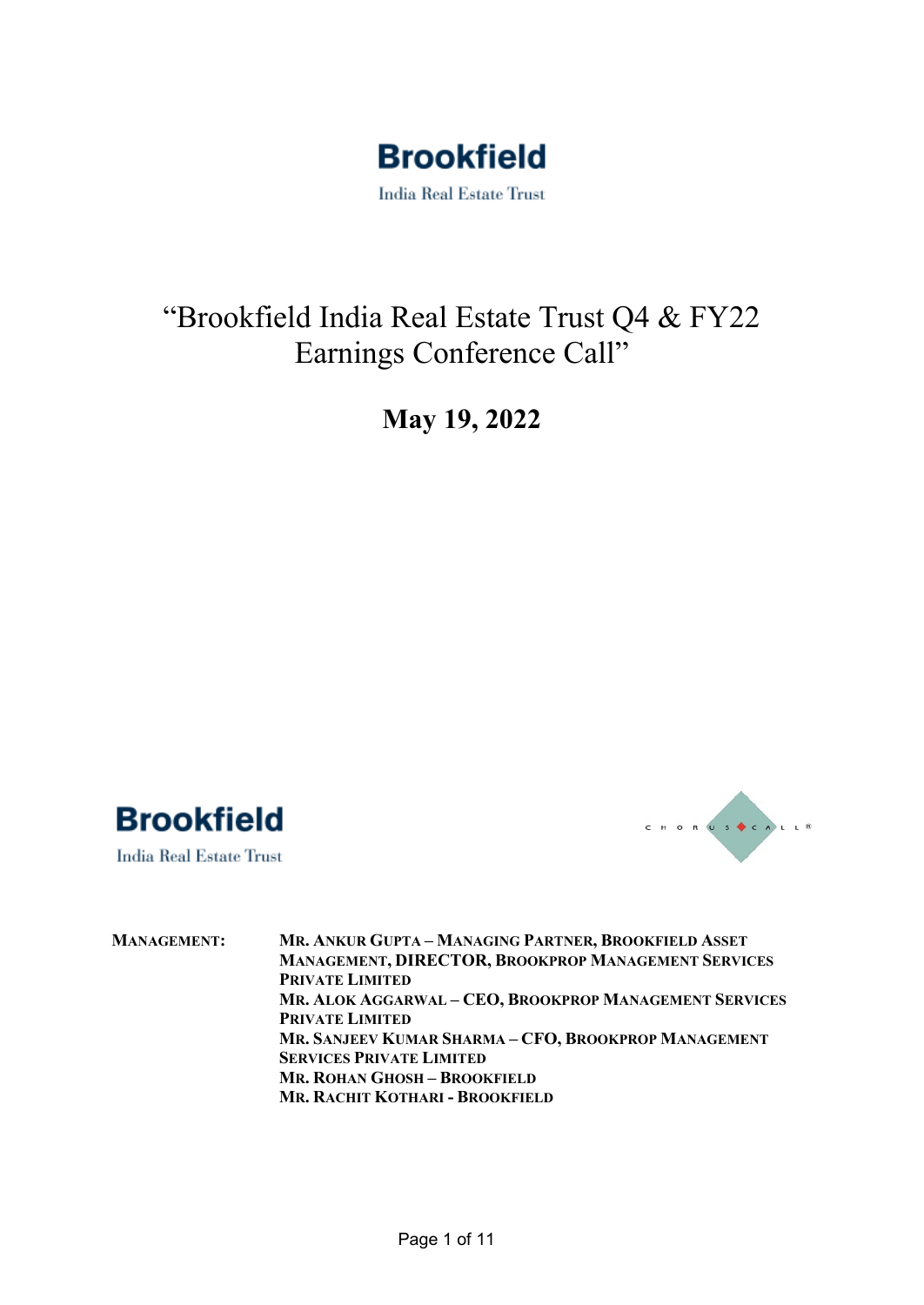**India Real Estate Trust** 

### *Brookfield India Real Estate Trust May 19, 2022*

### **Moderator:** Ladies and gentlemen good day and welcome to the Brookfield India Real Estate Trust Earning Conference Call for Q4 and FY22. As a reminder all participant lines will be in the listen only mode until the floor is open for questions. Should you need any assistance during the conference call please signal an operator by pressing '\*' and then '0' on your touchtone phone. Please note that this conference is being recorded.

On the call we have the following persons:

Mr. Ankur Gupta - Managing Partner Brookfield Asset Management and Director, Brookprop Management Services Private Limited, Mr. Alok Aggarwal – Chief Executive Officer, Brookprop Management Services Private Limited, Mr. Sanjeev Kumar Sharma – Chief Financial Officer, Brookprop Management Services Private Limited. We also have with us Mr. Rohan Ghosh and Mr. Rachit Kothari from Brookfield.

I now hand the conference over to Mr. Ankur Gupta. Thank you and over to you sir.

### **Ankur Gupta:** Thank you. A very good afternoon to everybody. Thank you for joining us for our first full-year conference call and the conference call where we'll discuss the last quarter of financial year '22 on behalf of the Brookfield Group and the board of Brookfield India REIT.

This has been a fantastic year in terms of our overall performance. We have laid out our full year scorecard because it's important for us to get back to all of you who supported our business with the report card and I cannot be happier to report that across all parameters we have come out very strong and the indicators that we have today in our business point towards an even stronger performance as these trends continue to play out.

The macroeconomic story, post COVID, which is hopefully behind us or for the most part is behind us continues to remain uncertain largely on account of geopolitical issues and globally there has been increasing inflation. Some of that inflation can be called as imported inflation, some of that is a result of supply chain issues but inflation nonetheless and globally we also see a trend where Central Banks have after many-many years of low interest rate regime has started to gradually increase interest rates across the board.

The value of a stable and growing business during uncertain times is even better and that is where our business today stands out. Certainly, for a sponsor group like ours having weathered these kinds of markets in the past and having come out strong, we cannot be happier with our performance today and looking forward to exciting times ahead.

When we launched our IPO, about a year and a half or slightly less than that from today, we had pivoted our REIT with a clear mandate of strong, stable cash flows, high current returns as well as a clear trend toward capital appreciation. On both counts we have met or exceeded our expectations and hopefully the expectations of our investors and for those of you who are covering our story. We have returned more than 8% DPU yield for the year. Our total return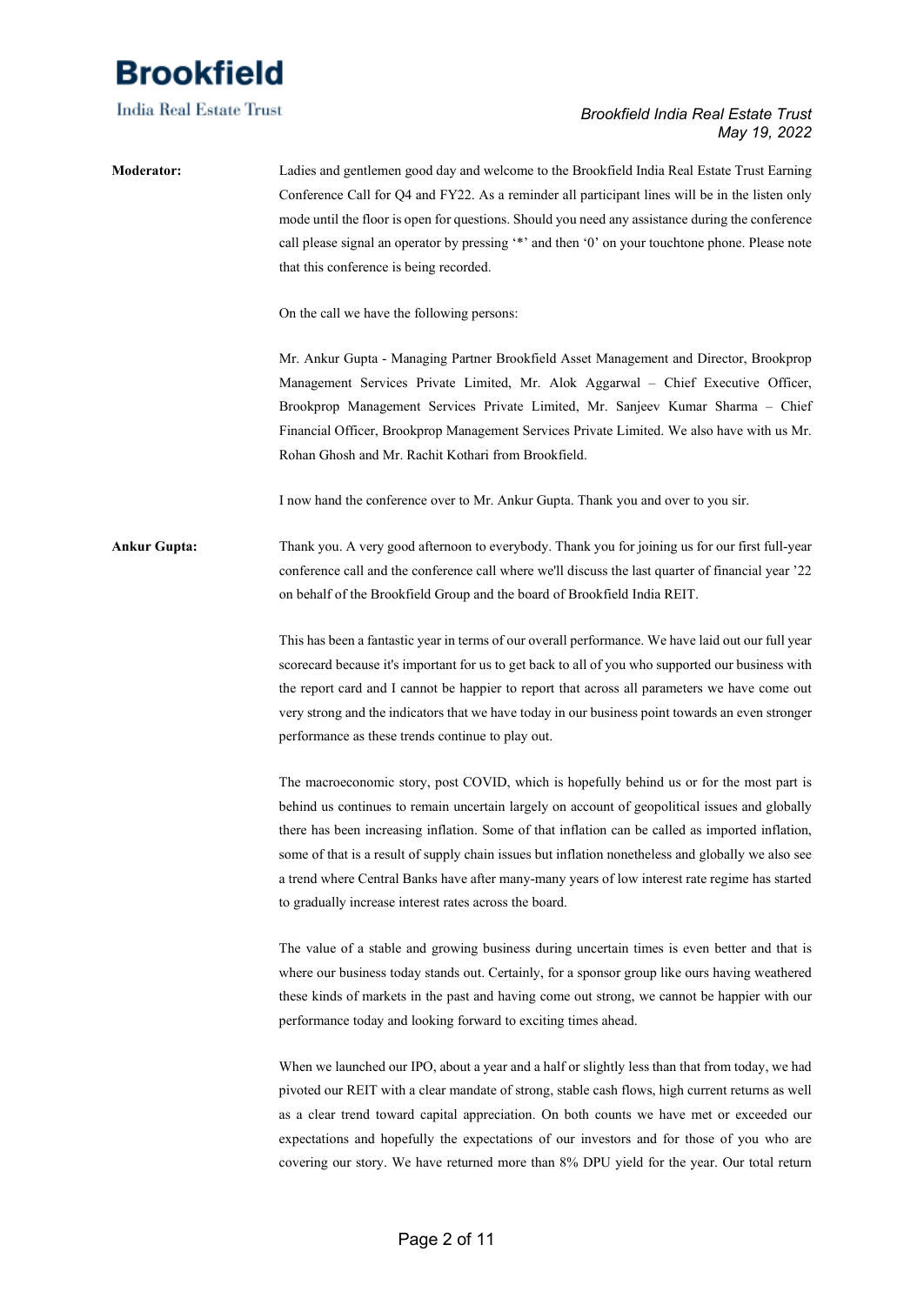

### *Brookfield India Real Estate Trust May 19, 2022*

based on stock market performance had exceeded 25%. Inherent value of our portfolio has increased since our IPO as well as on the ground leasing success has been tremendous. I would say that leasing rates today are at par with what we saw pre-COVID.

The third part of our pillar besides strong returns and stable performance was a growth story based on both organic and inorganic factors. With the acquisition of Candor N2, the highest quality office park in NCR region, we have accomplished our inorganic growth targets for last year. The sponsor group is very pleased to continue to support the REIT as we look to grow this business further and our re-leasing spreads on current renewals and new space take-up remains as solid as ever.

With that I'll pass it on to Alok to talk about the business performance for last quarter and full financial year.

**Alok Aggarwal:** Thank you Ankur. A very good afternoon, everyone. I'm pleased to announce that we have achieved our stated growth objectives in the first year since listing.

> We have delivered an attractive total return of +25% to our unit holders including a stable yield of 8% since IPO. This has been possible with a combination of robust organic growth and the accretive acquisition of Candor TechSpace N2.

> The return to office strength coupled with the expansion plan of global IT/ITeS industry in India are leading towards a strong demand for commercial real estate in India. This is reflected in the healthy leasing momentum that we have witnessed in our assets. The past year we have achieved 1.6 million square feet of leasing across assets including 1.2 million square feet of new leasing and 0.4 billion square feet of renewals. Additionally, we have signed expansion options of 0.3 million square feet during the year. Our existing leases also delivered robust embedded growth with 9% average escalation on 2.8 million square feet during the year. Rental collections remain strong at +99% for the year.

> We continue to witness strong leasing demand since last quarter with 0.33 million square feet of gross leasing across assets at a re-leasing spread of 28%. We had robust cashflow generation in the quarter with an effective economic occupancy of 87%, rental collections of 99.6% and a 14% average escalation on 0.6 million square feet of lease area.

> Our ongoing developments are also progressing well. We have completed a new Amenity Block of about 0.1 million square feet in N1 in January '22 and remain on track to deliver Tower 11A in N2 in this quarter. Even with the recent leasing success our assets have significant organic growth potential. As we lease out our assets, we have the potential to enhance our net operating income by 20% to 25%. This is expected to be driven by lease up of the vacancy and the return to pre-COVID operating margin. With 1.5 million square feet of ongoing discussions across assets we are well-poised to realize this organic growth headroom over the medium term.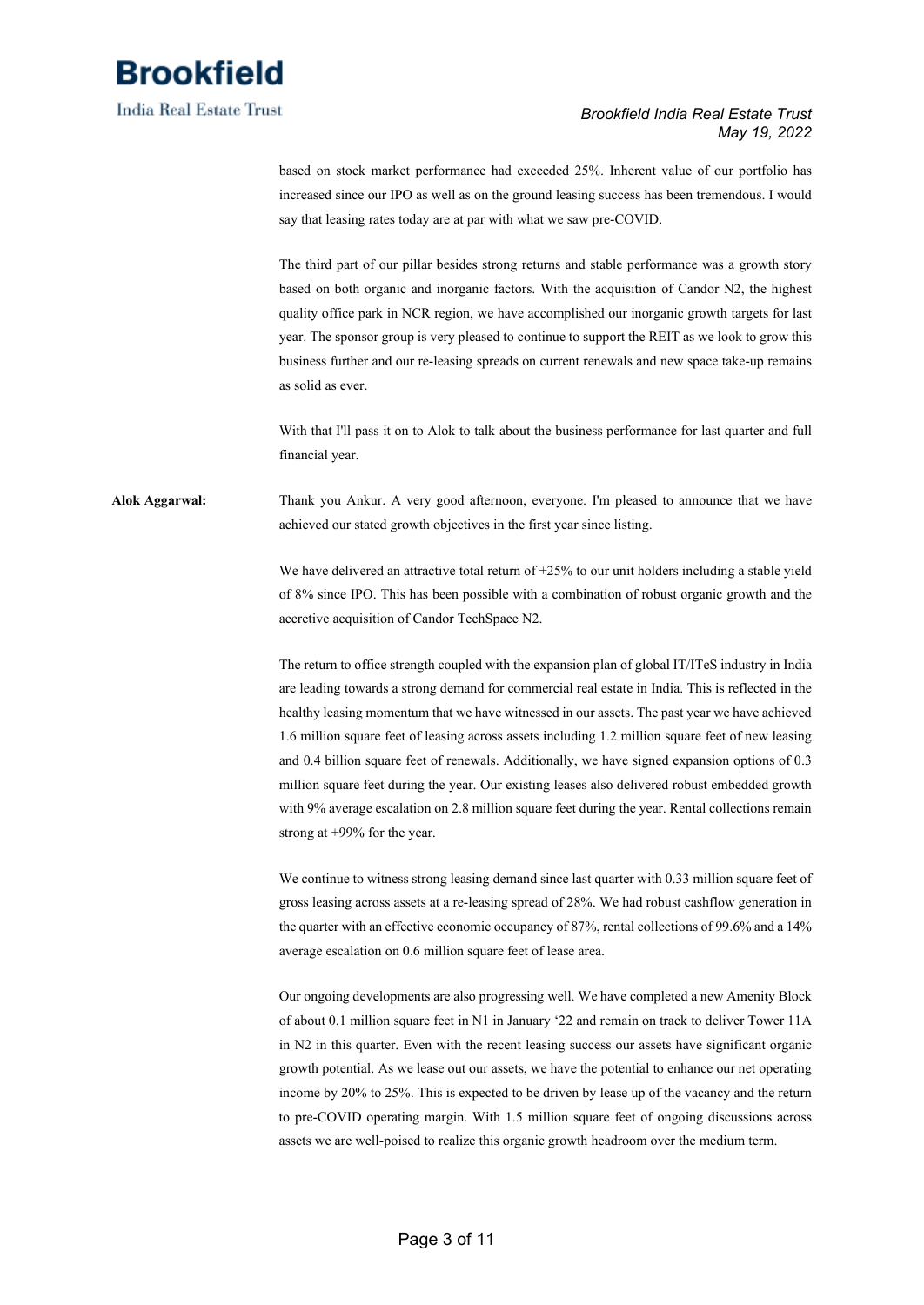

*Brookfield India Real Estate Trust May 19, 2022*

The REIT has an attractive pipeline of inorganic growth opportunities. Our identified asset Candor TechSpace G1 is 100% complete, has received strong leasing traction during the year and is fast approaching stabilization. In the last 6 months G1 has achieved 0.33 million square feet of new leasing and has the same store occupancy of 89% in March 2022. With half a million square feet of ongoing discussions, we are confident of realizing further leasing success in coming quarters.

The sponsor group has intimated to us that they've initiated carve out of the rent generating assets totaling 2.7 million square feet in Powai Business District comprising prime office and highstreet retail properties in Mumbai. The stabilized portfolio of high-quality properties has an in place rent of Rs. 158 per square feet and a committed occupancy of 87%.

We remain committed to industry leading sustainable development to deliver long-term value to our business partners and communities. Taking a significant step toward our commitment to net zero emissions by 2050 or earlier, Kensington's common areas are now operating with 100% green power sourced from Tata Power to deliver energy guarantee of origin certificate for its common area. We remain on track to receive our first GRESB score, a leading global benchmark for ESG reporting for FY22.

We'll keep you all updated on our progress in subsequent quarters. Now I would like to invite Sanjeev to provide the financial updates. Thank you.

**Sanjeev Kumar Sharma:** Thanks, Alok. Good afternoon, everyone. As Alok mentioned we have successfully delivered our stated growth objectives since listing through a combination of organic and inorganic growth.

> I'm pleased to announce that the board has approved distribution of Rs. 171 crores meaning Rs. 5.10 per unit this quarter which is 2% higher than our guidance. With this the REIT has achieved a total cumulative distribution of Rs. 686 crores meaning Rs. 22.10 per unit since listing which is a stable yield of 8% on the IPO price. Including the appreciation of the REIT units, the total returns to unit holders since listing has been 25%. The tax-free component of distribution this quarter is 44% as the impact of N2 acquisition is not reflected for the full quarter. In subsequent quarters the tax-free component will likely be closer to 50%. Factoring in the recent leasing success and strong cash flow generation from existing leases, we believe we will be able to comfortably maintain our existing distribution run rate. Hence, we are providing an NDCF guidance of Rs. 10.20 per unit over the next two quarters.

> Our distributions have been backed by the strong cash flow generation from the initial assets as well as accretion from the N2 acquisition. As a result, our operating lease rentals for the quarter are Rs. 185 crores which is 22% higher than the same period last year. The adjusted NOI including income support from the sponsor group for the quarter is Rs. 213 crores which is 40% higher than Quarter 4 FY2021. This growth is primarily driven by the addition of Candor TechSpace N2 into the portfolio.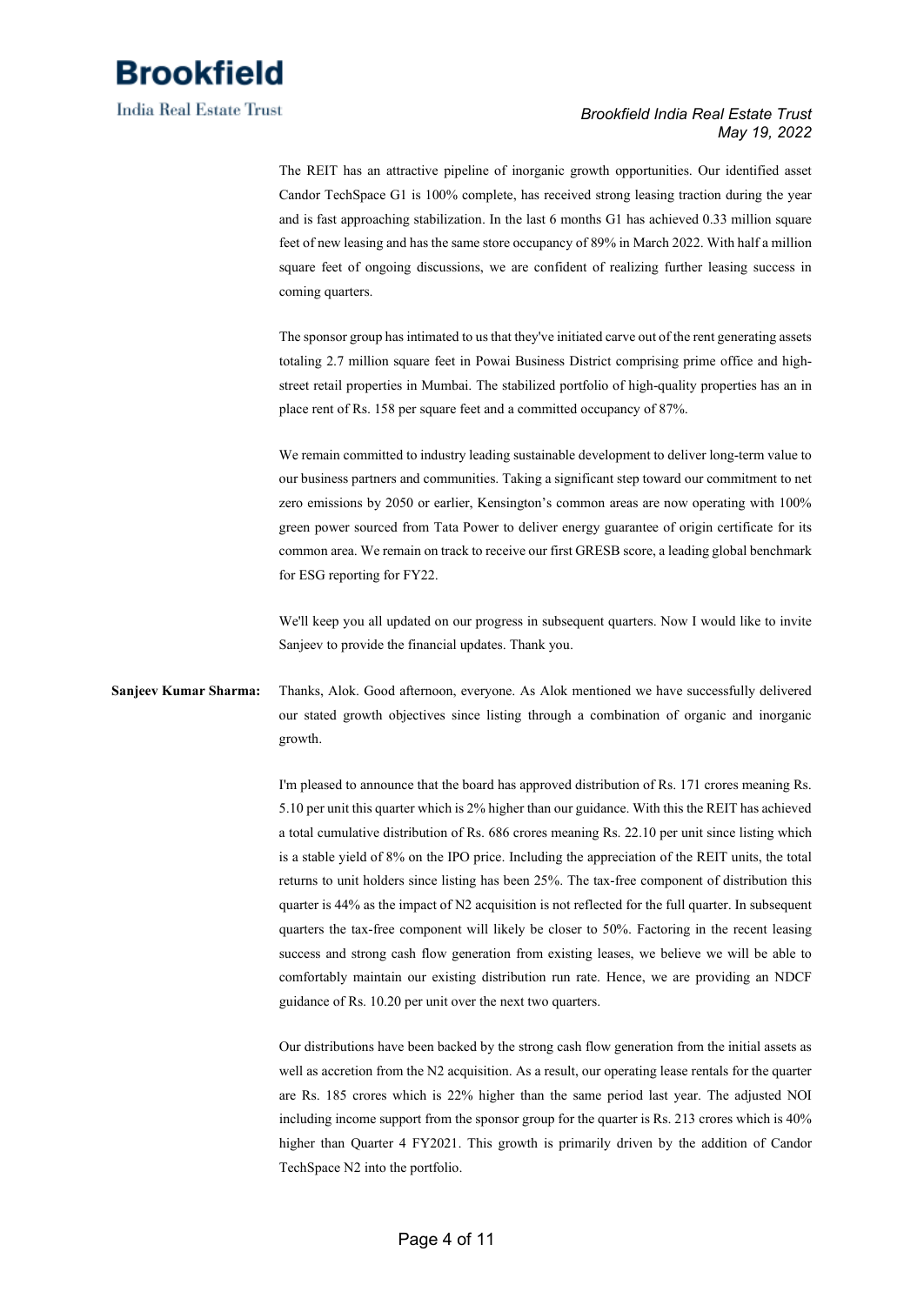

### *Brookfield India Real Estate Trust May 19, 2022*

Our gross asset value has been appraised at Rs. 16,036 crores implying an NAV of Rs. 334 per unit. This is 5.4% higher than our NAV as on 31<sup>st</sup> March 2021. We continue to maintain a strong balance sheet with 32% loan to value and AAA stable rating from CRISIL. With nearly 300 crores of undrawn limits, we have ample liquidity to meet any unforeseen challenges that may come our way. Thanks everyone with that I handover to the moderator for Q&A session. **Moderator:** Thank you sir. We will now begin the question-and-answer session. We have the first question from the line of Adhidev Chattopadhyay from ICICI Securities. **Adhidev Chattopadhyay:** First question is on the expiry schedule; I'm referring to slide #20; so you got a million square feet of expiry this year of which I think Powai asset is around half of that. Could you give us some color what is the renewal guidance or visibility you have on the leasing currently? That is the first question. **Alok Aggarwal:** As you said Powai asset is close to expiry. So, we are talking to a large tenant there and there's strong interest from the tenant to renew the lease and we are in discussions. That's where we are. Now again in 1 million square feet we have about slightly more than lakh square feet in N2. We think that about 50% to 60% is something we should be able to renew in this year. **Adhidev Chattopadhyay:** So just to understand the Powai thing is coming up in first or second half of this year, if you could state this or discussion or whatever the clarity would come when… **Ankur Gupta:** This is coming in the second half, expiry you're talking about in the Powai. **Adhidev Chattopadhyay:** A second question, I am referring to slide #7 of the presentation. You've given this NOI bridge of the stabilized run rate. So, depending when do you see this flowing through by in another 12 months or what is a sort of timeline you're looking at? **Alok Aggarwal:** We think the kind of leasing we are talking about; it should take about 12 to 18 months considering the present momentum we have. Now of course things are looking positive. They are getting positive every quarter. At the present momentum it should happen in about 12 to 18 months. **Adhidev Chattopadhyay:** Could you just give us physical occupancy across occupancy across your parks, across Noida, Gurgaon, or Kolkata? Does the number of people coming in just to understand what is the uptick?

**Alok Aggarwal:** Absolutely important question that's gets discussed every time. But the good thing is that physical occupancy is increasing I would say not every quarter but every month. The senior leadership of almost all of the tenants we talk to, they want their teams should come and the offices should start running with almost 80% to 90% occupancy by end of this year. But as of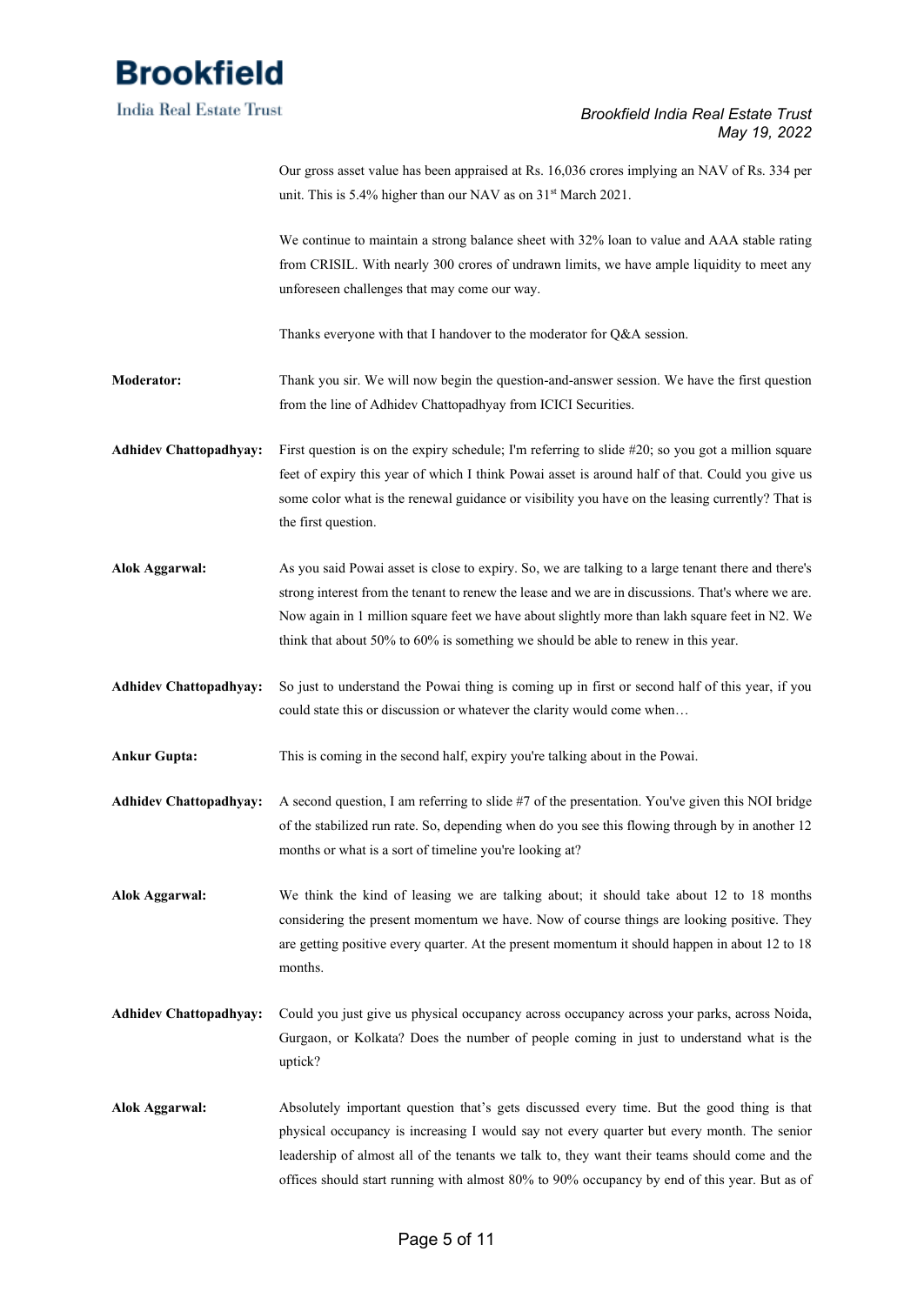**India Real Estate Trust** 

### *Brookfield India Real Estate Trust May 19, 2022*

now the physical occupancy is in the range of 20% to 30% on a given day but that means almost about 40% to 50% people are attending offices in a week's time.

- **Adhidev Chattopadhyay:** If I understood correctly it was 20%-30% and you hope for it to increase to 40%-50% in this quarter itself. Is that correct understanding?
- **Alok Aggarwal:** 20% to 30% on a daily basis but not everybody is coming every day of the week. On average about 40% to 50% people are attending offices. That's what I'm saying.
- **Moderator:** We have the next question from the line of Sri Karthik from Investec.
- **Sri Karthik:** One is in an increasing rate environment. Last year if I remember you mentioned that a majority of your borrowings are floating rate in nature. What sort of an increase to your interest outflow do you anticipate for FY22? I'm trying to also understand why when the opportunity presented you have not moved on to a fixed rate liability mode?
- **Ankur Gupta:** Look we don't expect our average cost of borrowing to increase. We expect the borrowing cost to increase but not significantly. We are still AAA rated and it will inch up but benchmark rates increasing are not linearly co-related with the increase in rates. To answer your second question about fixing rates. Fixing rates and flexibility are part of a conundrum that every board discusses on a regular basis. As a REIT we are expecting a significant growth in our portfolio over the coming quarters and years and as our portfolio becomes larger, part of our debt may be fixed in nature. That being said most of the bank debt that we have are at attractive rates. Even a modest increase in spreads will possibly not have a significant impact on our overall cost of borrowing as it stands today. I'll give you a context. A 50 basis points increase in the West is on a base of 200 basis points, 50 or 40 basis points increase in India is on a base of 700 basis points. The percentage impact that we see in India is minuscule compared to what makes news headlines coming from global channels.
- **Sri Karthik:** Just to summarize that you're also indicating that a 40 bps increase in Repo need not necessarily translate into a 40 bps increase in your own cost of borrowing?
- **Ankur Gupta:** It may not because when spreads and as our portfolio becomes more stable and income profile gets even better despite our rating being AAA, rating agencies lender groups etc. look at that income profile and possibly our spreads could compress. Rather than doing fixed rate at slightly higher spreads and every quarter we mentioned the fact that our spreads have a lot of headroom to compress. We think that time is coming soon. All in all, we are going to retain flexibility of compressing spreads in our cost of borrowing and also harmonizing and laddering our overall maturity level with a bigger portfolio today and times to come and ultimately you will see different duration and different type of debt coming to the REIT. Just for context, our overall borrowing in the REIT is very-very small, it's about Rs. 5,000 crores plus-minus. As the size of the REIT increases, we will be able to stratify our debt.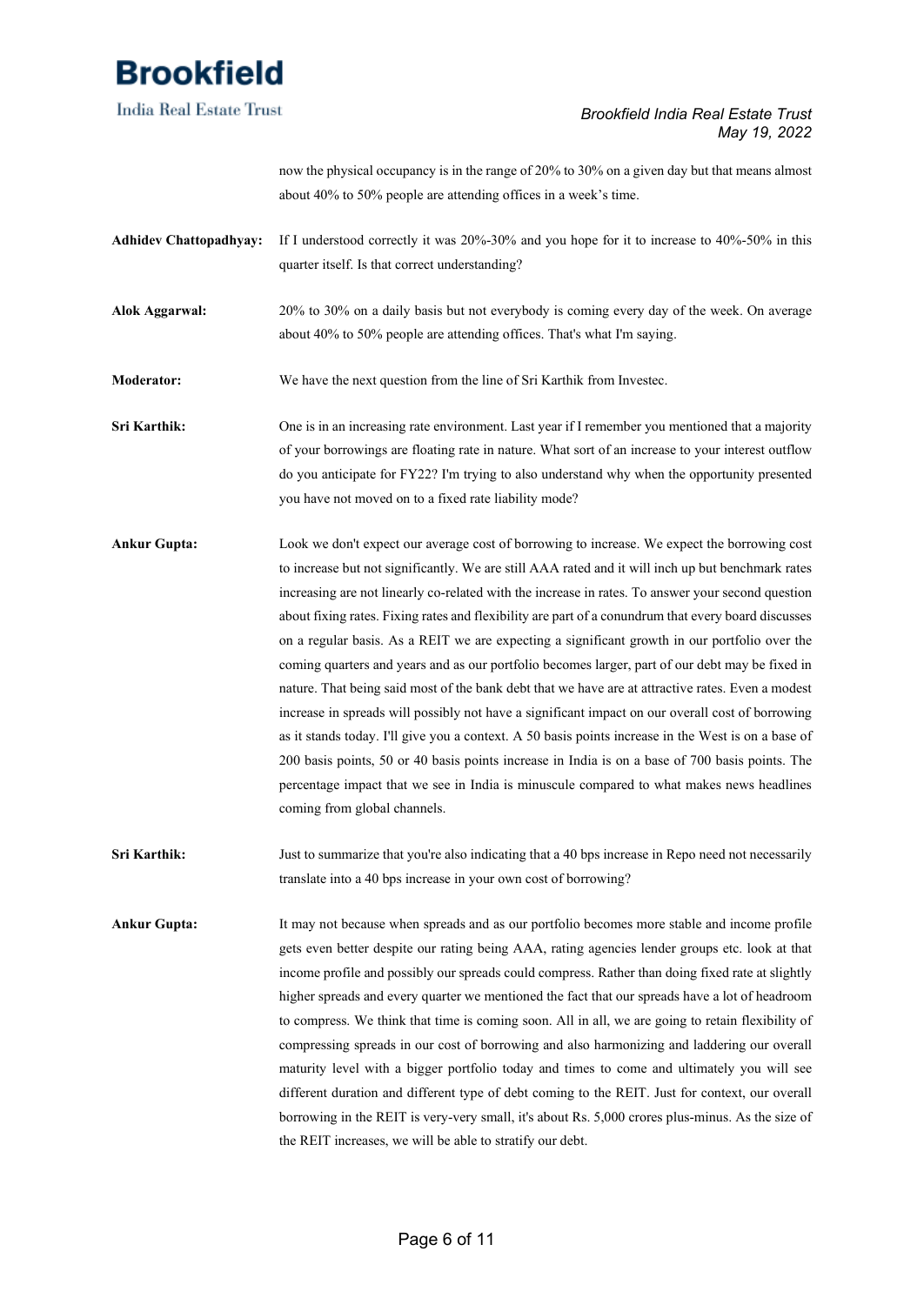**India Real Estate Trust** 

### *Brookfield India Real Estate Trust May 19, 2022*

- **Sri Karthik:** I have a slightly more global question because REIT is a relatively new asset class for us out here, we're trying to figure out how REITs behave in an inflationary/increasing rate environment and what your global experience tells you about the overall rental growth during this phase?
- **Ankur Gupta:** Increase in rates today and certainly in India is on the back of inflationary pressures. Operating assets such as ours or if I may be more specific, operating real assets tend to perform very well during such periods of modest inflation. That will always have a corollary to slightly higher rates, and as I said in my opening remarks, high quality assets with high quality income streams and inherent growth linked to inflation will perform even better in a slightly higher interest rate regime. And think about it, these interest rates are not uncommon in India and markets have performed really well when interest rates have been in this range. Globally, REITs tend to actually perform very well during periods of growth and India has high real growth and modest inflation. I think REITs in India have in fact a better operating current and near future than several other markets might have had.
- Sri Karthik: Given the concerns on global GDP, particularly what we're seeing play out in our Indian IT services as well as some of the global tech names, does that worry you from an incremental demand perspective?
- **Ankur Gupta:** There are two parts to it. One global GDP growth. Global GDP growth has been quite solid in the past few years, but the share of digital economy is actually increasing. So, even if GDP growth were to taper down, which I think it would surely taper down at some point, the absolute share of the services industry and certainly digitization of the global economy is going to still be fast-paced and India will be direct beneficiary of that.
- **Moderator:** Thank you. We have the next question from the line of Manish Agarwal from JM Financial. Please go ahead.
- **Manish Agarwal:** To the first participant, you mentioned that the renewal rate for next year 1 million sq feet expiry would be 50% to 60%. Is that understanding correct?
- **Alok Aggarwal:** Yes, that's right. That's what I said.
- **Manish Agarwal:** Secondly, the same store expiries have increased for FY23 and this seems to be across 2 to 3 assets, so any particular large tenants moving out of these assets or what exactly is happening? What is the rationale, which the Company is thinking of?
- **Alok Aggarwal:** None of the tenants is moving out. There could be a small tenant moving out here and there, but people have surrendered some spaces, they are rationalizing the spaces and that's what is happening. We're not seeing a tenant moving out, but also what we are seeing is in some of the cases, the tenants have surrendered the space and after 6 to 8 months, they come back and ask for the same space. So, this is also happening. We see expiries happening, but overall, we see that we should be able to retain about 50% to 60% of renewables this year.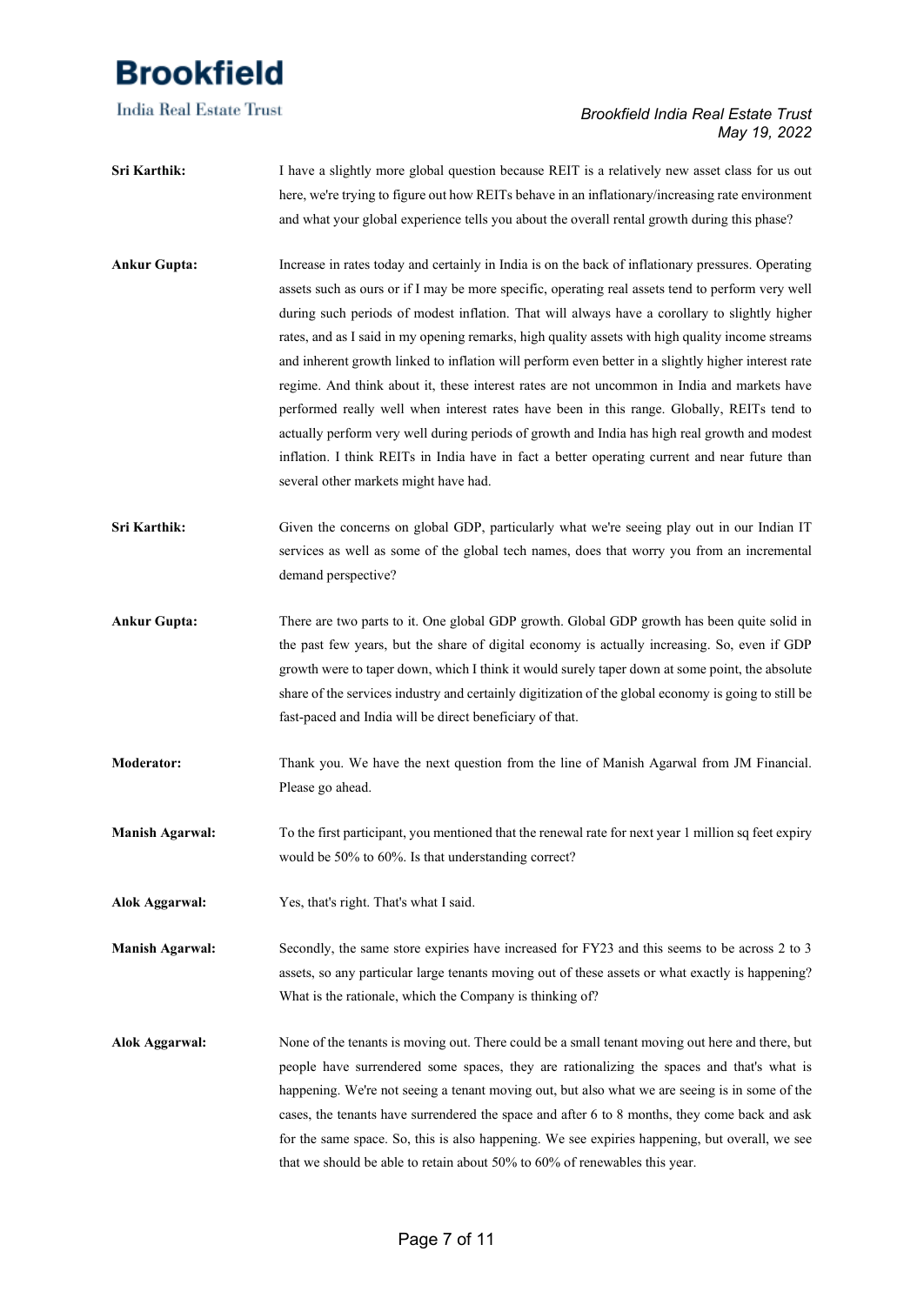**India Real Estate Trust** 

### *Brookfield India Real Estate Trust May 19, 2022*

| <b>Manish Agarwal:</b> | And on the CAM income across assets, so since physical occupancies are starting to come back,<br>would it see a revival this year? Would it be higher compared to last year?                                                                                                                                                                                                                                                                                                                                                                                                                                              |
|------------------------|---------------------------------------------------------------------------------------------------------------------------------------------------------------------------------------------------------------------------------------------------------------------------------------------------------------------------------------------------------------------------------------------------------------------------------------------------------------------------------------------------------------------------------------------------------------------------------------------------------------------------|
| Sanjeev Kumar Sharma:  | I will support this with data. I don't know if you remember the IPO paper or not. In those years,<br>we were at a margin of 111% or 110% which has gone down during this pandemic. More<br>physical occupancy increases our margin also because the tenants' CAM model also changes<br>from 12/6 to different models going up to 24/7. So, as physical occupancy will increase and the<br>CAM models will increase, the CAM margin will also increase.                                                                                                                                                                    |
| <b>Alok Aggarwal:</b>  | Just to add to what Sanjeev is saying, it has already started happening, though in a smaller way,<br>but it has already started happening in our assets.                                                                                                                                                                                                                                                                                                                                                                                                                                                                  |
| Sri Karthik:           | Sure, and we would target to head towards the pre-IPO or pre-COVID levels kind of a scenario?                                                                                                                                                                                                                                                                                                                                                                                                                                                                                                                             |
| Sanjeev Kumar Sharma:  | Yes, that's our ultimate endeavor.                                                                                                                                                                                                                                                                                                                                                                                                                                                                                                                                                                                        |
| <b>Moderator:</b>      | Thank you. We have the next question from the line of Murtuza Arsiwalla from Kotak Securities.<br>Please go ahead.                                                                                                                                                                                                                                                                                                                                                                                                                                                                                                        |
| Murtuza Arsiwalla:     | Just a couple of questions from my end. Is it worrisome that physical occupancy is not<br>improving? I mean is there a sense we're getting that IT employees are reluctant to come back<br>to office faster and that's pushing back the recovery? That's the first part and second, which is a<br>completely different question is on the ROFO, you have highlighted that the sponsors carving<br>out the Powai asset, any timelines? I believe the first one, which is the Gurgaon asset should<br>happen over the course of the next few months, but any timeline for the Powai acquisition that<br>we can put forward? |
| <b>Ankur Gupta:</b>    | I'll just elaborate from what Alok had answered in the previous question, which was along the<br>same line as physical occupancy. In most of our offices, and this is pre-pandemic, and we did<br>that analysis on a global scale, so roughly two-thirds desks would be occupied on any given day.<br>It's never been 100%. You could have people who are traveling. You could have people who are<br>on vacation and this hybrid work or flexibility of work is not something that only started now.                                                                                                                     |

It has been there for many decades, certainly in the technology sector. So, now when we see physical occupancies in the 25% to 35% range and these are averages, some markets are even higher. And what happens sometimes is there is actually a positive feedback loop when X company has a full return to office, Y company follows suit. So, if you look at let's say 30% physical occupancy and because now there is a microscope on actually measuring the number of people coming in every day and as Alok mentioned, 30% physical occupancy on a given day means almost 40% to 50% people are back at office. They will not be coming every day. So, we are approximately at the 50% to 60% levels of what a stabilized physical occupancy would look like. Certainly, in most markets, traffic on the street is back. Now, all these people are not just shopping in malls. They are actually coming to work and going to their place of work. So, this trend line, I would say, it's not worrisome. It's actually very positive. Now the question about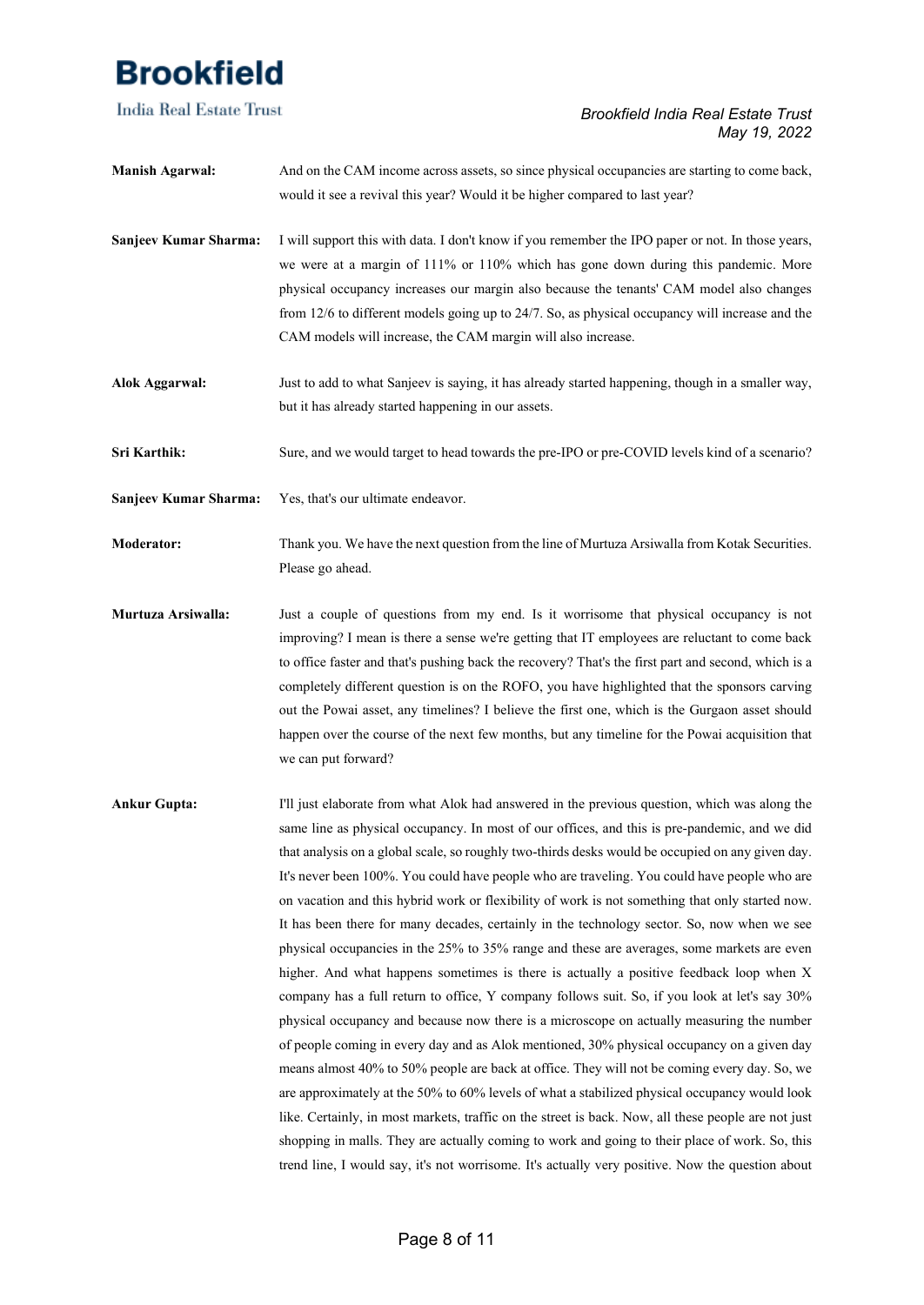

### *Brookfield India Real Estate Trust May 19, 2022*

whether companies will be back at all which used to be asked of us two years ago, I think for the most part barring a few examples, that has been answered by company's human resources departments themselves or certainly in the C-suite. So, that is where I would say our business is headed. So, certainly very positive. And we've said this before, looking at the unemployment numbers or the employment numbers, which are so positive across the world and the fight for talent, having physical access to offices and high-quality offices, not just any offices will be a key driver for companies to attract talent, and certainly the flight to quality that we always talk about for campuses like ours becomes a key decision factor in retaining and attracting talent. So, I think across the board, while I won't be able to comment upon assets of a different quality, but on a more personal level, if my workplace offers me a fantastic environment to work that is an additional impetus for us to come back to work. That can't be said about class B or class C assets today. So, certainly those discussions are what we are seeing across the board play out. About your second question, our actions speak for the intent. The fact that sponsor group has initiated a carve out points in the right direction. The board has to take it up at the right time, but we expect that those very high-quality assets at significantly high occupancy and leasing stacks should be available to the REIT in short order. We can't put a month to it because the carve out is going on as we speak.

- **Moderator:** Thank you. The next question is from the line of Amandeep Singh from Ambit Capital. Please go ahead.
- **Amandeep Singh:** Firstly, I had a question on where do you see your gross debt to LTV going, which is at 32% currently given you have a couple of assets in the pipeline across Gurugram and now even Powai. So, where do you see this stabilizing after acquisition of one or both the assets, any initial sense on this?
- **Sanjeev Kumar Sharma:** Even in our earlier calls, we have given a guidance or stated our strategy that we want to keep around or below 35% LTV always. So, we will continue to maintain the same.
- **Amandeep Singh:** And secondly again on the Powai micro market, we see there are also other developers who are coming out as large as 1.5 million square feet of grade A development within the micro market, so any sense if this could impact the market rentals over the next 2 to 3 years when the leases come up for renewals or do you see that the market has enough capacity to absorb grade A developments, any sense on this?
- **Ankur Gupta:** It is hard to predict so far out. First the buildings have to be built and then we can talk about it, but I think if at all it talks about the strength of the market. If quality developers and sponsors are coming up with more products, it probably means the markets are strong and they are seeing continued high absorption and given today's land prices and commodity costs and overall cost to build, I would say that replacement cost estimates for new projects would mean a 35% to 40% increase over our current rentals in Powai. So, all trends actually are positive and quality supply will only make the micro market better.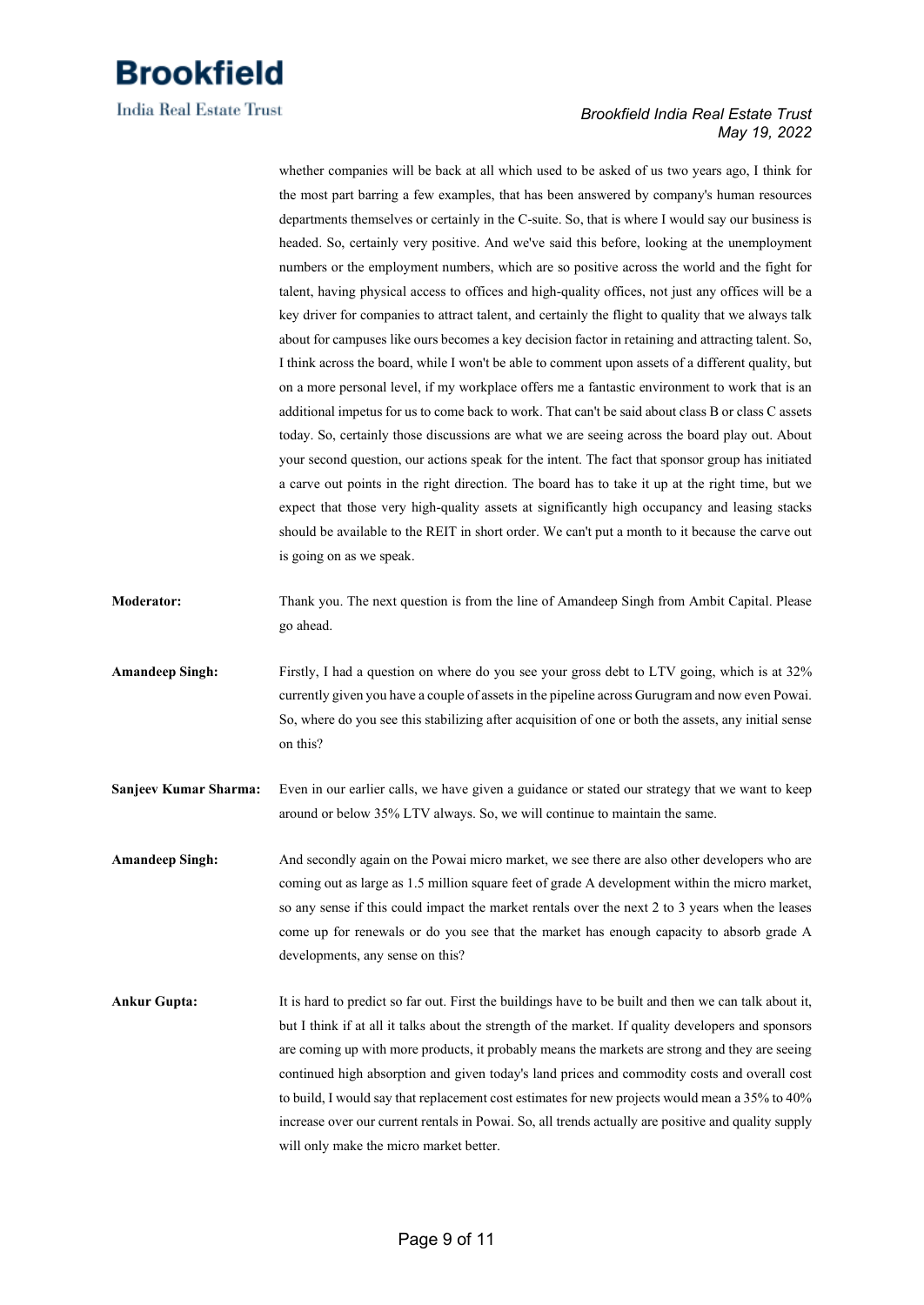

### *Brookfield India Real Estate Trust May 19, 2022*

**Alok Aggarwal:** If I just add here, in Powai we have done almost 0.4 million square feet of leasing last year and this momentum is only going to gather momentum and we are confident that we can lease more. Now, unfortunate part is, couple of large tenants we are talking to, we are not able to offer them the space they want, so that is the attractiveness of Powai market and having said that, the new supply which is going to come, first of all, time it's going to take and second thing is, I really don't know, is it part of the central Powai, peripheral Powai, part of the ecosystem, so lot of variables could be associated with new supply, but as Ankur said, if it is coming, it's more than welcome, market is robust and we are confident that our portfolio remains intact. There is no pressure on rentals.

**Moderator:** Thank you. The next question from the line of Sri Karthik from Investec. Please go ahead.

**Sri Karthik:** In your slide #7, the NOI bridge, you spoke about margin recovery and how that would aid the NOI growth, obviously, there will be some organic increase of CAM as the physical occupancy comes through, but assuming that let's say electricity prices or water or any of those shoot up because of the inflationary pressure that would directly flow-through to you at the respective CAM margin, in that a product understanding of how the economics work?

- **Ankur Gupta:** Theoretically, it works like that because our CAM is based on actuals plus a margin, but as we speak, we are investing heavily certainly in terms of time and effort to actually bring down energy usage in line with our ESG objectives. So, the way to think about it is that these CAM margins are based on more stable operations and not sporadic increases in utility cost, but theoretically if energy prices continue to remain very high then our CAM margins get higher, but that's not the ideal way of running an operation in our view.
- **Sri Karthik:** And lastly on Kolkata, that seems to be the only asset or micro market within our portfolio, which is obviously still not bottomed out from an occupancy perspective, what is the thought process there given that there is a large developmental pipeline there?
- **Alok Aggarwal:** Fair point, Kolkata has been slightly behind the curve, but our sense is that it has bottomed out in terms of occupancy and occupancy is now going to move up and discussions are going on and honestly speaking, Kolkata, at the moment is slow, but the number of tenants we are talking to at this point in time, that's quite encouraging. So, we are hopeful that we should be signing it in the next few quarters. It looks promising.
- **Ankur Gupta:** Just to clarify, while the absolute development potential of Kolkata looks a big number, the actual development that's happening there is a very small number and the value contribution from the Kolkata land bank is miniscule. In fact, that is a unprecedented upside that we could have on that 14-acre land parcel that we still have in the park.
- **Sri Karthik:** And what also caught my attention is that despite occupancy going down and some of those things playing out, the asset valuations have largely remained stable and what explains that from a valuer perspective?